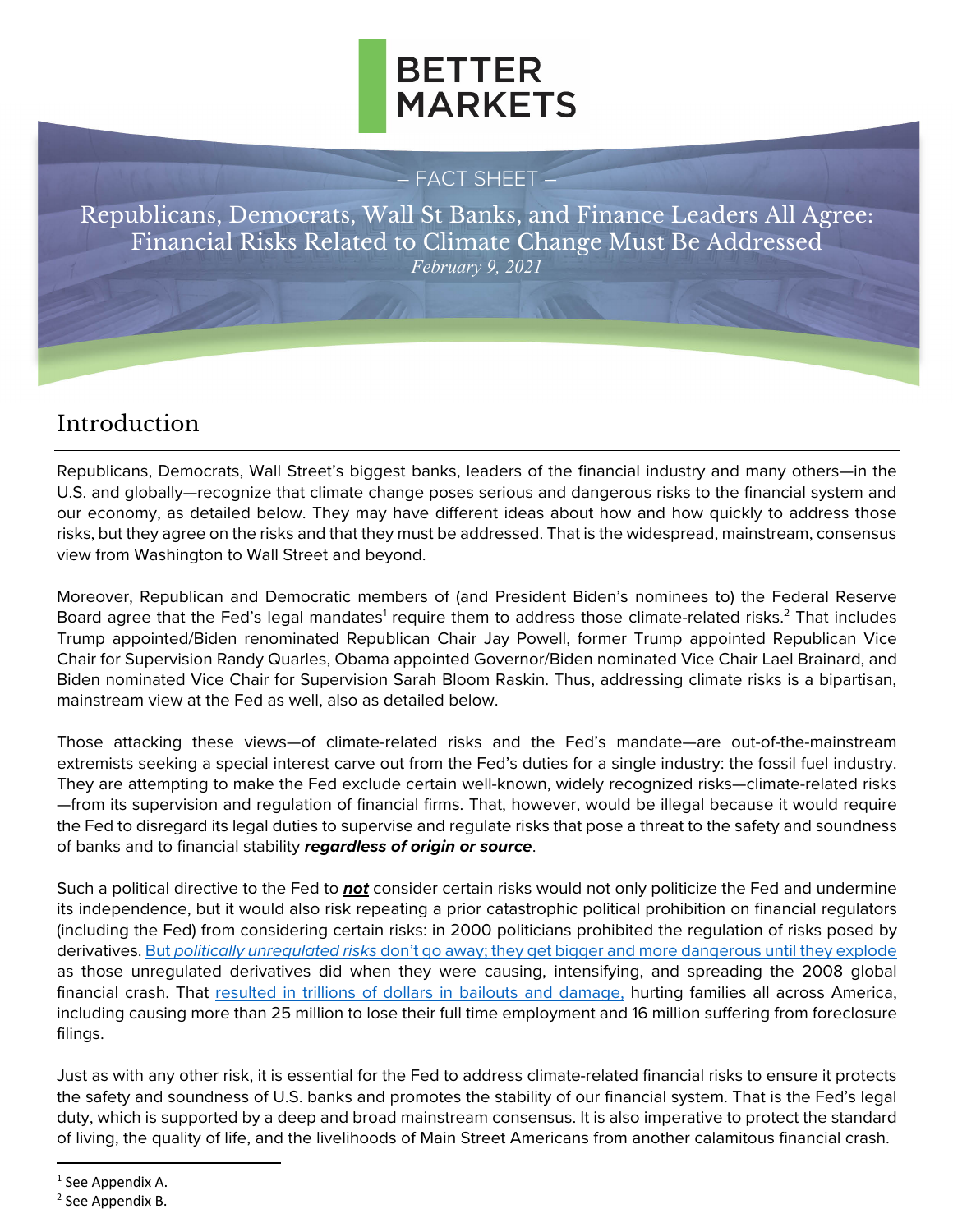

### Table of Contents

[Federal Reserve Chairman Jay Powell Recognizes That Climate-Related Risks Must be Considered and](#page-2-0)  Assessed Alongside and in the Same Manner as Other Material Risks……………………………………………………..3

[Trump's Former Vice Chair for Supervision Randal Quarles Recognizes that Climate-Related Risks Must](#page-2-0)  be Considered and Assessed Alongside and in the Same Manner as Other Material Risks………………………………………………………………………………………………………………………………………………………………….3

Wall Street's Biggest Banks — All Supervised and Regulated by the Fed — Recognize that Climate-[Related Risks Are Real and Must be Addressed………………………………………………………………………..…………………4](#page-3-0)

Vice Chair for Supervision Nominee Sarah Bloom Raskin Recognizes that Climate-Related Risks Must be [Considered and Assessed Alongside and in the Same Manner as Other Material](#page-4-0)  Risks…………………………………………………………………………………………………………………………………………………………………5

[Industry Executives and Others Recognize that Climate-Related Risks Are Real and Action Must be](#page-5-0)  Taken……………………………………………………………………………………………………………………………………………………………….6

International Regulatory Agencies and Organizations Recognize that Climate-Related Risks Must be [Considered and Assessed Alongside and in the Same Manner as Other Material](#page-5-0)  Risks……………………………………………………………………………………………………….………………………………………………………..6

[Appendix A: The Fed's Legal Mandates Include Identifying and Mitigating Risks to the Financial System](#page-7-0)  Regardless of Their Source…………………………………………………………………………………………………………….……………...8

Appendix B: The Fed's Legal Mandates Require It to Address Climate-Related Risks Just as with Any [Other Material Risk That Threatens the Safety and Soundness of Financial Institutions or the Stability of](#page-7-0)  the Financial System………………………………………………………………………………………………………………………….…….……..8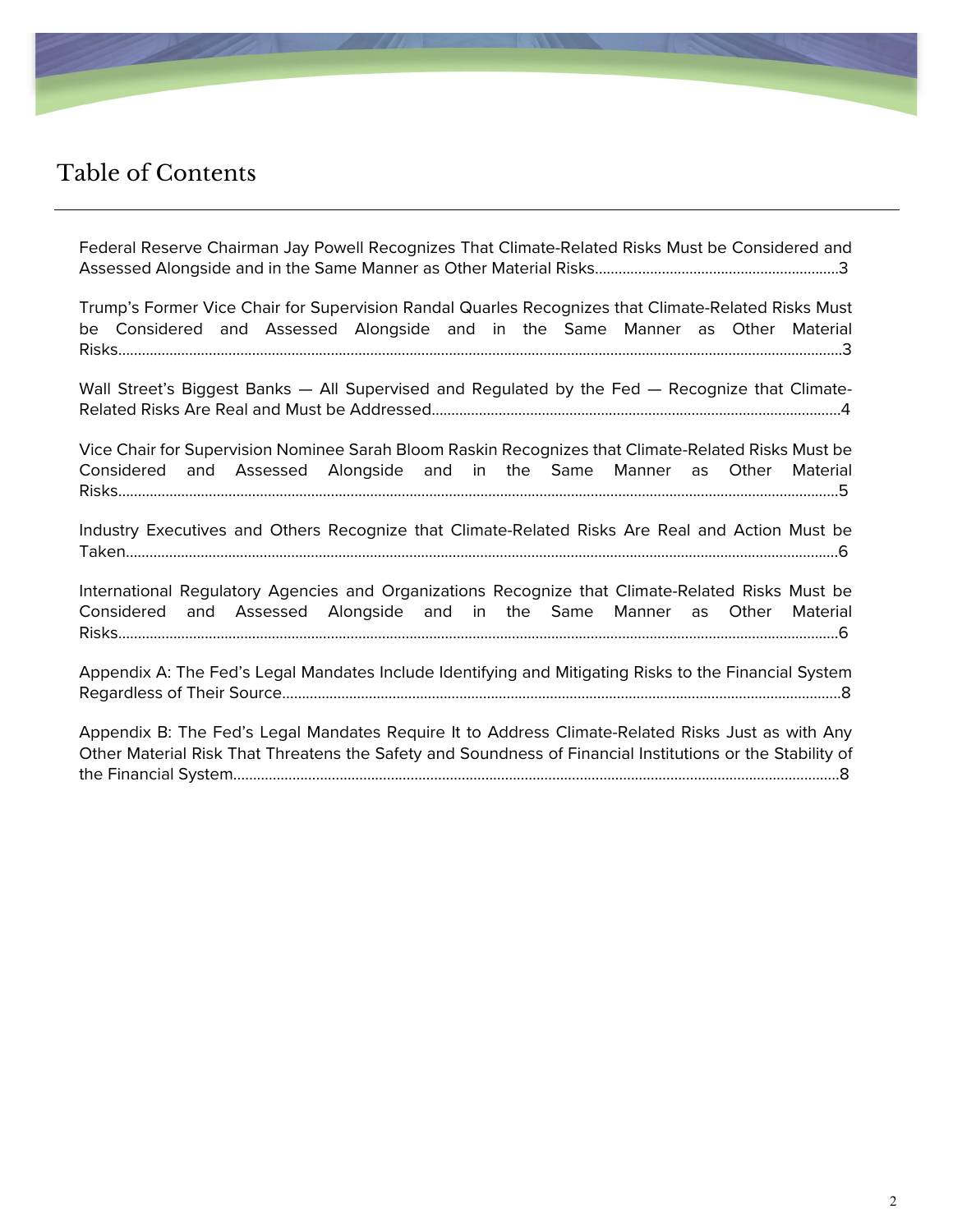<span id="page-2-0"></span>

#### **Federal Reserve Chairman Jay Powell Recognizes That Climate-Related Risks Must be Considered and Assessed Alongside and in the Same Manner as Other Material Risks**

- a. Powell's [nomination hearing](https://www.banking.senate.gov/hearings/01/04/2022/nomination-hearing) on January 11, 2022:
	- i. "Our role on climate change . . . is to ensure that banking institutions we regulate understand their risks and can manage them, and it's also to look after financial stability."
	- ii. "The issue really is, can something from climate change rise to the level that would threaten the stability of the entire financial system."
	- iii. "Our role on climate change is a limited one but it is an important one—and it is to assure that the banking institutions that we regulate understand their risks and can manage them."
	- iv. "Within supervision, as I mentioned, [climate] is likely to be a very important priority over the coming years."
	- v. "I think it's very likely that climate stress scenarios, as we like to call them, will be a key tool going forward."
- b. Powell's [public statement](https://www.federalreserve.gov/newsevents/pressreleases/other20211021c.htm) upon the release of the **FSOC climate report in October 2021**:
	- i. "Climate change poses significant challenges for the global economy and the financial system. The public rightly expects us to work to ensure the financial system is resilient to climate-related financial risks."
	- ii. "We are working to better understand and address climate-related risks for financial institutions and the broader financial system."
	- iii. "We will also continue to identify links between climate change and financial stability, including by investigating how climate change can increase financial-sector vulnerabilities and looking for climaterelated amplification channels."
	- iv. "We at the Fed are developing a program of scenario analysis to evaluate the potential economic and financial risks posed by different climate outcomes."
- c. Powell's statements at a [Semiannual Monetary Policy Report to the Congress](https://www.banking.senate.gov/hearings/07/07/2021/the-semiannual-monetary-policy-report-to-the-congress) July 15, 2021:
	- i. "We know that the transition, for example, to a lower carbon economy may lead to sudden repricings of assets or entire industries, and we need to think about that carefully in advance and understand it and be in a position to deal with all of that."
	- ii. "I think the manifestations of climate change are here now."
- d. Powell's statements on [Panel S](https://www.youtube.com/watch?v=KqssyOR8t9s) at the Green Swan conference in June 2021:
	- i. "There's no doubt that climate change poses profound challenges for the global economy and increased uncertainty for the financial system."
	- ii. "What is needed is a sustained, global response."
	- iii. "At the Fed, we see our role as an important one that is tied tightly to our existing mandate . . . We view climate-related financial risk as a risk that falls under our existing mandates related to bank supervision and financial stability."

#### **Trump's Former Vice Chair for Supervision Randal Quarles Recognizes that Climate-Related Risks Must be Considered and Assessed Alongside and in the Same Manner as Other Material Risks**

- a. Former Vice Chair for Supervision Randal Quarles gave a [speech](https://www.federalreserve.gov/newsevents/speech/quarles20210711a.htm) on July 11, 2021 entitled "Disclosures and Data: Building Strong Foundations for Addressing Climate-Related Financial Risks" which coincided with the release of the Financial Stability Board's ["Roadmap for Addressing Climate-Related Financial Risks,"](https://www.fsb.org/2021/07/fsb-roadmap-for-addressing-climate-related-financial-risks/) which was published while he was also Chair of the FSB:
	- i. "One [issue] of increasing focus is understanding and monitoring climate-related financial risks. Given the global nature of climate change, this demands a coordinated international effort."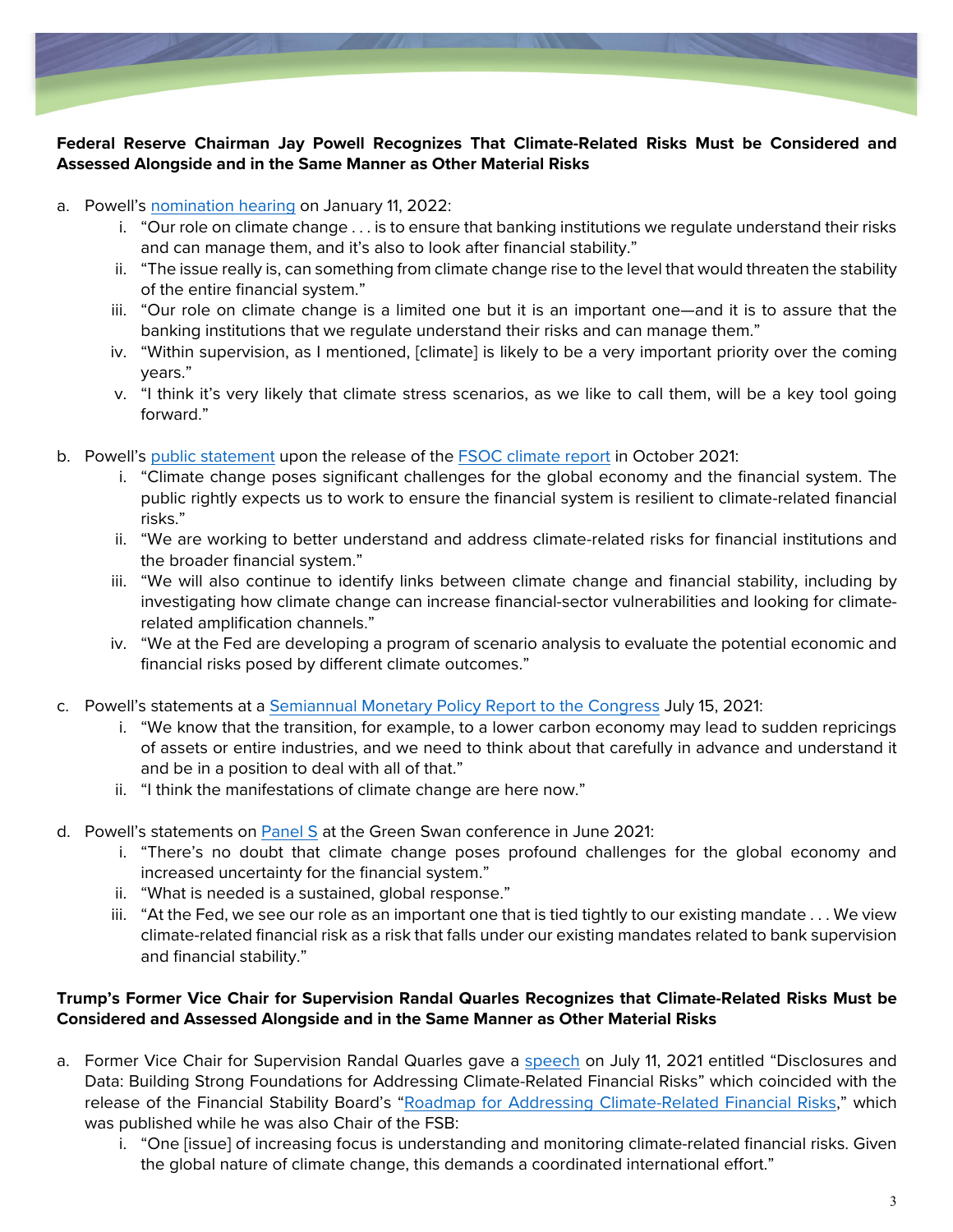- <span id="page-3-0"></span>ii. "The FSB was an early leader in bringing attention to the importance of reliable, entity-level disclosures to assess and manage climate-related financial risks and opportunities."
- iii. "International initiatives are needed to improve data quality and address data gaps, and ultimately to establish a basis of comprehensive, consistent, and comparable data for global monitoring and assessing climate-related financial risks."
- iv. "The FSB is exploring how to assess the degree to which climate-related risks might be transferred or amplified by different financial sectors, including the interdependence of banks and insurance firms. Climate-related risks vary across jurisdictions, and we need to look at how risks might be amplified by feedback loops with the real economy. Such analysis will contribute to a more comprehensive and global understanding of how to assess climate change and potential effects on the financial system."

#### b. To Mr. Quarles' credit, [he is walking his talk:](https://twitter.com/michaelsderby/status/1486013566293585920?s=27)

i. "Notwithstanding my Republican credentials, I drive an electric car. I live in a solar house," and added climate issues "are important issues for society to be thinking about."

#### **Wall Street's Biggest Banks — All Supervised and Regulated by the Fed — Recognize that Climate-Related Risks Are Real and Must be Addressed**

- a. Bank of America (environmental and social risk policy [framework\)](https://about.bankofamerica.com/content/dam/about/pdfs/environmental-and-social-risk-policy-framework-report.pdf):
	- i. "Climate change is no longer a far-off risk but rather a global concern with impacts that are already beginning to unfold, including increased frequency and severity of extreme weather conditions, melting glaciers, loss of sea ice, accelerated sea level rise and longer, more intense heat waves and droughts . . . urgent action is needed to address climate change and prevent its increasingly devastating impacts from accelerating further."
	- ii. "At Bank of America, we recognize that climate change poses a significant risk to our business, our clients and the communities where we live and work."
	- iii. "As one of the world's largest financial institutions, we have a responsibility and an important role to play in helping to mitigate and build resilience to climate change by using our expertise, resources and influence."
- b. JP Morgan Chase [\(statement](https://www.jpmorganchase.com/news-stories/jpmorgan-chase-releases-carbon-reduction-targets-for-paris-aligned-financing-commitment) on Paris-aligned commitment and [report](https://www.jpmorganchase.com/content/dam/jpmc/jpmorgan-chase-and-co/documents/jpmc-cr-climate-report-2019.pdf) on climate risks and opportunities):
	- i. "There must be collective ambition and cooperation by business and government to tackle climate change," said Jamie Dimon.
	- ii. "Climate change is a global challenge that has presented and will continue to present risks for businesses and communities around the world."
	- iii. "We are strengthening our understanding of how climate change impacts our day-to-day business activities, risks and processes."
- c. Citigroup (environmental and social policy [framework](https://www.citigroup.com/citi/sustainability/data/Environmental-and-Social-Policy-Framework.pdf) and 2020 ESG [report\)](https://www.citigroup.com/citi/about/esg/download/2020/Global-ESG-Report-2020.pdf?ieNocache=526):
	- i. "Citi understands the scale of the risks that climate change poses and the need for our society to successfully transition to a low-carbon economy and invest in mitigation and adaptation solutions."
	- ii. "The financial sector has an important role to play in addressing this crisis by supporting the transition to a sustainable, low-carbon economy that balances the environmental, social and economic needs of society."
	- iii. "Citi is committed to managing climate risks . . . we will further test the resilience of Citi's lending portfolios to transition and physical risks related to climate change."
- d. Wells Fargo [\(issue brief](https://www08.wellsfargomedia.com/assets/pdf/about/corporate-responsibility/climate-change-issue-brief.pdf) on climate change and 2021 ESG [report\)](https://www08.wellsfargomedia.com/assets/pdf/about/corporate-responsibility/environmental-social-governance-report.pdf):
	- i. "Wells Fargo believes that climate change is one of the most urgent environmental and social issues of our time."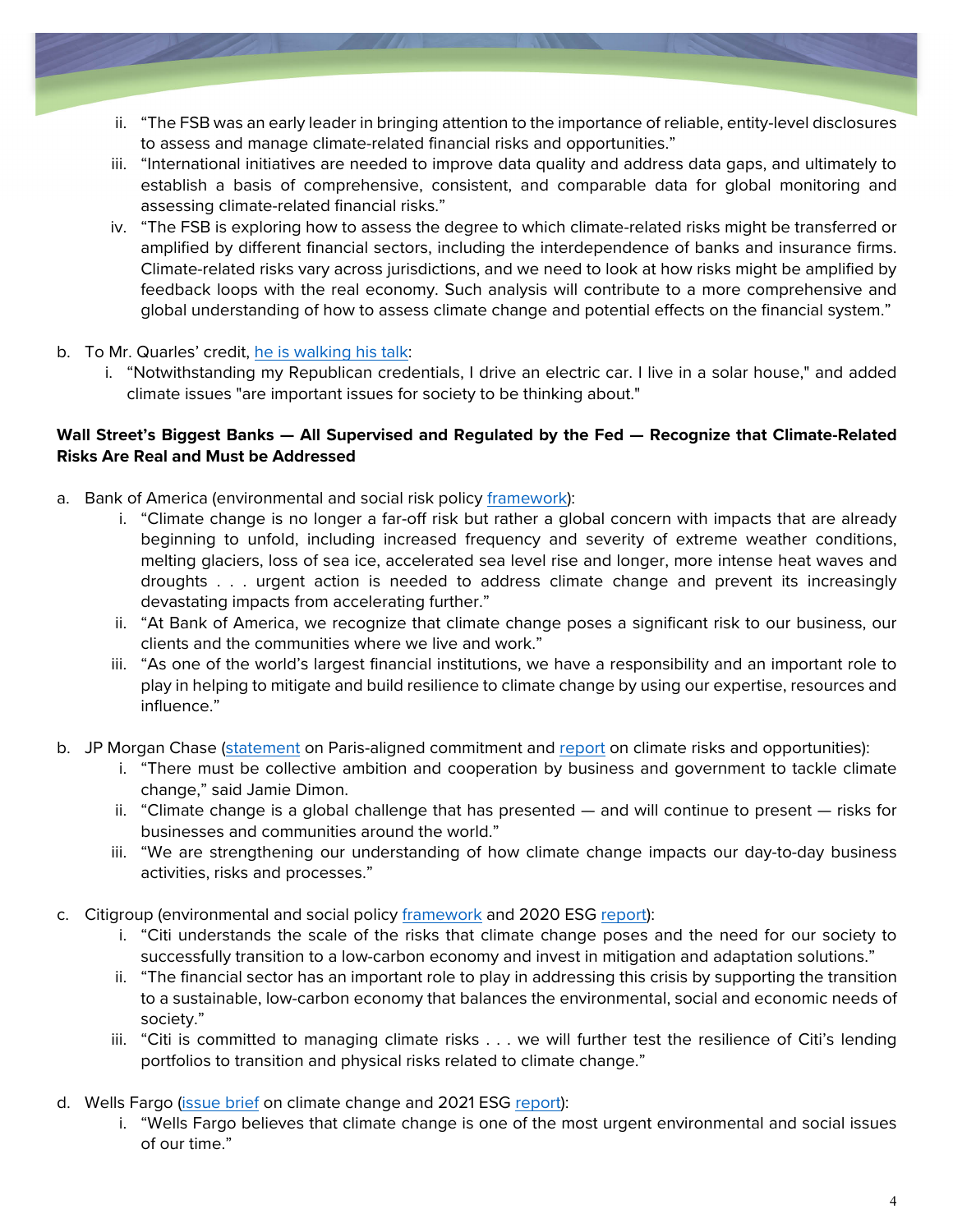- <span id="page-4-0"></span>ii. "It is critical to understand how various potential and predicted climate scenarios may impact different industries, geographies, and portfolios."
- iii. "Climate change is one of the most urgent threats we all face. We believe collective action is needed to transition to a low-carbon economy and minimize the impact on our most vulnerable communities."
- e. Goldman Sachs (environmental policy [framework](https://www.goldmansachs.com/s/environmental-policy-framework/) and 2020 sustainability [report\)](https://www.goldmansachs.com/our-commitments/sustainability/sustainable-finance/documents/reports/2020-sustainability-report.pdf?source=website):
	- i. "We believe that climate change is one of the most significant environmental challenges of the 21st century and is linked to other important issues, including economic growth and development, poverty alleviation, access to clean water, food security and adequate energy supplies."
	- ii. "We remain committed to deepening our understanding and knowledge of managing climate risks."
	- iii. ". . . our approach to managing climate-related risks and opportunities across our businesses and operations, including the initial steps we have taken on transition and physical climate-risk scenario analysis."
- f. Morgan Stanley (2020 sustainability [report](https://www.morganstanley.com/content/dam/msdotcom/sustainability/Morgan-Stanley_2020-Sustainability-Report_Final.pdf) and 2020 task force on climate-related financial disclosures [report\)](https://www.morganstanley.com/content/dam/msdotcom/en/assets/pdfs/Morgan_Stanley_TCFD_Report_2020.pdf):
	- i. "With respect to climate change, the science is clear. It is a reality that demands urgent attention. The impacts of rising global temperatures are already affecting economies and communities worldwide. . . all sectors, including financial services, must work alongside international, national and local governments on sound policies and solutions for a sustainable path forward."
	- ii. "By harnessing the power of capital markets to support low-carbon transition, we are driving new opportunities for our business and our clients."
	- iii. "Managing risks and pursuing the next generation of opportunities in a world faced with uncertain climate impacts is imperative to the way we shape our products, services, operations and policies."

#### **Vice Chair for Supervision Nominee Sarah Bloom Raskin Recognizes that Climate-Related Risks Must be Considered and Assessed Alongside and in the Same Manner as Other Material Risks**

- a. Raskin's statement at her [nomination hearing](https://www.banking.senate.gov/hearings/01/25/2022/nomination-hearing) February 3, 2022
	- i. "Whatever the risk whether we're talking about the risks of cyberattacks, whether we're talking about the risks that come from climate-related extreme weather events – the job of the banking regulators is to make sure that the banking system has appropriately accounted for these risks and is prepared to mitigate them."

#### b. [Testimony to the Senate Banking Committee](https://sites.law.duke.edu/thefinregblog/2020/03/17/testimony-of-the-honorable-sarah-bloom-raskin-before-the-senate-democrats-special-committee-on-the-climate-crisis/) March 17, 2020:

- i. "The challenge for financial policy is how this [climate-related] risk is managed. This seems like an extraordinary challenge, but it really is not different from what financial firms – banks, insurance companies pension funds, and asset managers – do to manage other risks they confront in the ordinary course of business. They need to understand what they are holding, and they must be informed about the extent to which their assets are affected by increasing financial risks associated with climate change."
- ii. "Minimizing both physical risks and transition risks is well within the Federal Reserve's mandate."
- iii. "If we want to encourage a market reaction to climate change and climate policies that avoids financial instability, we need to foster the development of climate-related financial risk management technology, including the systemic collection, analysis, and transparency of reliable information."
- iv. "It is essential that the financial industry and its regulators understand what the industry is holding and establish the correct valuations for these holdings."
- v. "Clear expectations need to be laid out for regulated firms . . . [such as] supervisory guidance."
- vi. Regulated firms should "calculate and disclose their carbon exposures."
- vii. "Regulators should begin to collect data and create models that would enable them to carry out meaningful climate-related stress tests."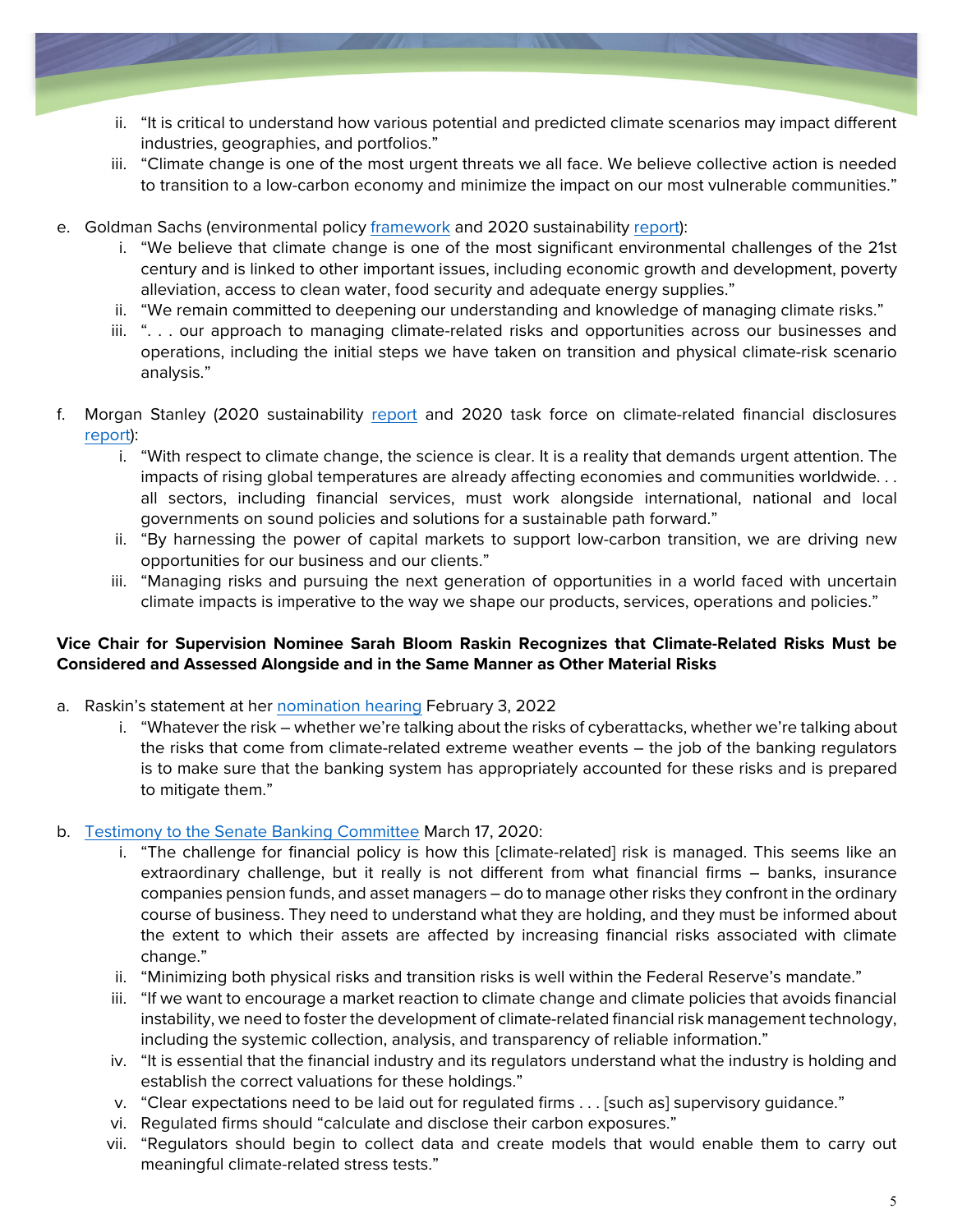- <span id="page-5-0"></span>viii. "Climate-related stress tests would permit regulators to *assess* how banks would respond to the sudden implementation of a large carbon tax, or what would happen in the event of a fire sale of carbon-based assets."
	- 1. "Stress tests" here is a reference to scenario analysis.
- c. Raskin's statements at the 2021 [Green Swan Conference:](https://www.youtube.com/watch?v=NhiWgJdiMSM)
	- i. "Considering whether high emission assets will require limits in order to keep them from creating unsafe and unsound conditions to the financial institution that holds them."
		- 1. This is a recommendation that is in-line with proposed climate risk management principles by the [OCC](https://www.occ.treas.gov/news-issuances/bulletins/2021/bulletin-2021-62a.pdf) and [BIS.](https://www.bis.org/bcbs/publ/d530.pdf)
	- ii. "The use of a stress test, I think, is an important tool [to address climate-related risks]."
	- iii. "[During the Global Financial Crisis] we learned that the stress tests were tools that could actually be very effective in mitigating the length and duration of a financial crisis. Now, to do that they need to be credible . . . They need to hypothesize conditions that could actually happen."
	- iv. "Preparing the financial system to weather climate change effects that can't be eliminated by markets."
- d. In an introduction to [a report](https://www.ceres.org/sites/default/files/reports/2020-06/Financial%20Regulators%20FULL%20FINAL.pdf) by Ceres, Raskin stated that the report's "recommendations outline the affirmative steps that regulators should take," which were related to the Fed's supervision and regulation:
	- i. Acknowledging that climate change poses risks to financial market stability and immediately begin assessing their impacts,
	- ii. Ensuring banks are adequately addressing climate change as part of their risk management,
	- iii. Having banks conduct their own stress tests/scenario analysis,
	- iv. Requiring disclosure of climate risks, and
	- v. Coordinating with international counterparts on sources of climate risk.

#### **Industry Executives and Others Recognize that Climate-Related Risks Are Real and Action Must be Taken**

- a. [Open letter](https://www.weforum.org/agenda/2021/06/supercharging-public-private-efforts-in-the-race-to-net-zero-and-climate-resilience) from the Alliance of CEO Climate Leaders with over 70 global companies "Climate change is an immediate and growing threat to people, ecosystems, and economies. . .To avoid the worst impacts of climate change we need to limit warming to 1.5°C."
- b. [Open letter to President Biden](https://www.wemeanbusinesscoalition.org/ambitious-u-s-2030-ndc/) from the We Mean Business Coalition of over 400 business and investors "Millions of Americans are already feeling the impacts of climate change. From recent extreme weather to deadly wildfires and record-breaking hurricanes, the human and economic losses of the past 12 months alone are profound. Tragically, these devastating climate impacts also disproportionately hit marginalized and lowincome communities who are least able to withstand them. We must act now to slow and turn the tide."
- c. [Financial Times Editorial Board:](https://www.ft.com/content/09450283-c701-4cf7-b889-69837c7ebbdd) "Ultimately anything that could imperil the banking sector is within the Fed's bailiwick. Climate change is an inherently political topic . . . but that cannot be an excuse for regulators to do nothing."
- d. BlackRock CEO Larry Fink ([2020 letter to CEOs](https://www.blackrock.com/corporate/investor-relations/2020-larry-fink-ceo-letter)) "Climate risk is investment risk"; "Climate change has become a defining factor in companies' long-term prospects . . . [and is] a risk that markets to date have been slower to reflect."

#### **International Regulatory Agencies and Organizations Recognize that Climate-Related Risks Must be Considered and Assessed Alongside and in the Same Manner as Other Material Risks**

- a. [Bank of England:](https://www.bankofengland.co.uk/climate-change)
	- i. "The risks from the physical effects of climate change and the transition to a net-zero economy are relevant to our mission to maintain monetary and financial stability. In particular, these risks pose a threat to the stability of the wider financial system, and the safety and soundness of firms we regulate."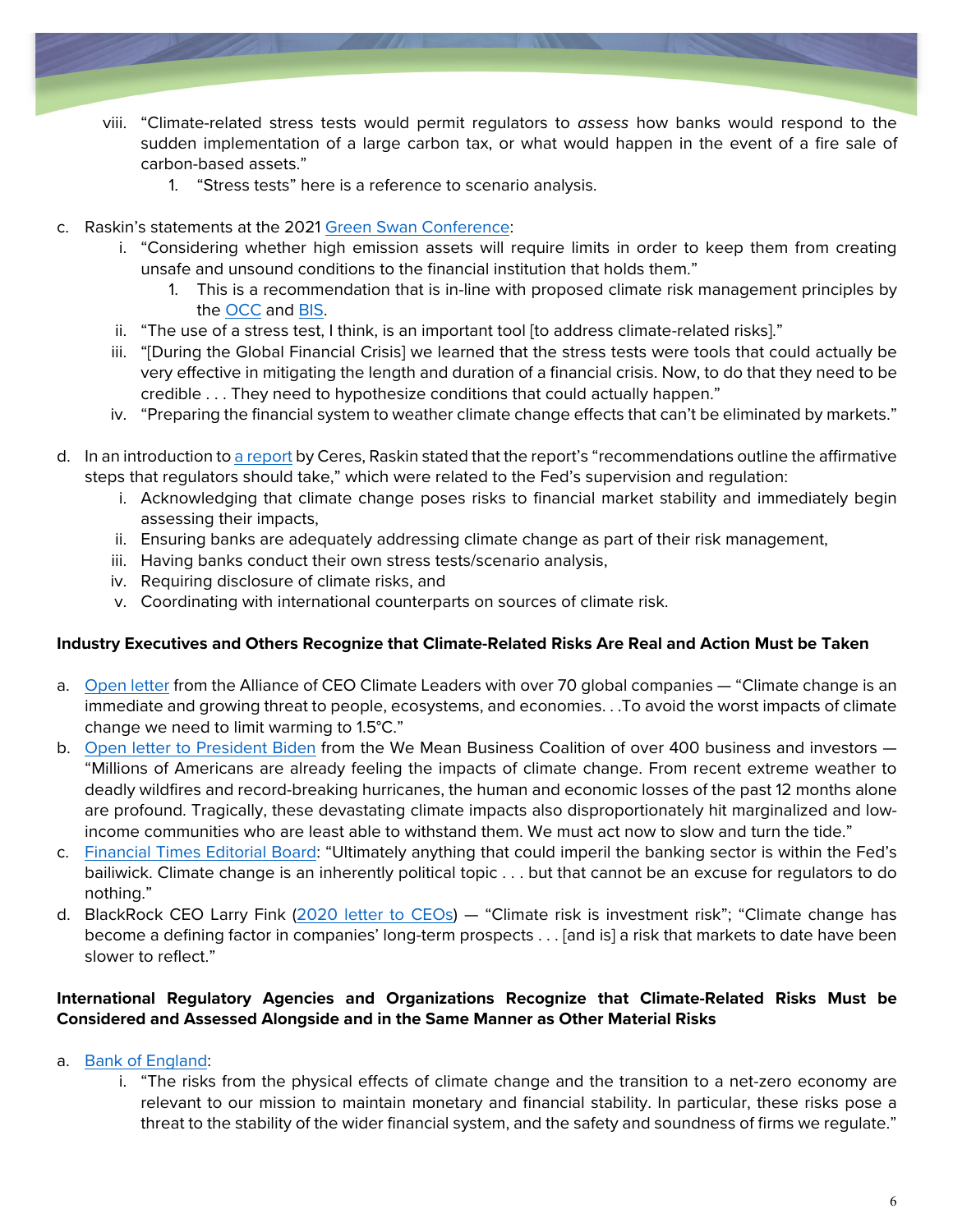- ii. "We became the first central bank and supervisor to set supervisory expectations ([Supervisory](https://www.bankofengland.co.uk/prudential-regulation/publication/2019/enhancing-banks-and-insurers-approaches-to-managing-the-financial-risks-from-climate-change-ss)  [Statement 3/19\)](https://www.bankofengland.co.uk/prudential-regulation/publication/2019/enhancing-banks-and-insurers-approaches-to-managing-the-financial-risks-from-climate-change-ss) for banks and insurers on the management of climate-related financial risks, covering governance, risk management, scenario analysis and disclosure."
- iii. "The financial risks posed by climate change are unprecedented, and so building a toolkit to help manage and mitigate them is equally unprecedented. Climate scenario analysis and stress testing is a key part of such a toolkit."

#### b. [Bank of Germany](https://www.bundesbank.de/en/bundesbank/green-finance) (Bundesbank)

- i. "Climate change is one of the great, dominant issues of the present day, impacting the economy, society and the financial system."
- ii. "We are factoring in the effects of climate change on price stability and the stability of the financial system. We are making sure that financial institutions take proper account of climate-related financial risks."

#### c. [Bank of Japan](https://www.boj.or.jp/en/announcements/release_2021/rel210716b.pdf)

- i. "Climate change, through the channels of 'physical risk' and 'transition risk,' could significantly affect the businesses of financial institutions, and consequently the stability of the financial system."
- ii. "The Bank, through on-site examinations and off-site monitoring, will have in-depth discussions with financial institutions on their efforts in addressing climate-related financial risks."
- iii. "The Bank, in collaboration with the Financial Services Agency, is working on pilot exercises of scenario analysis targeting large financial institutions by using common scenarios."

#### d. [Bank of the Netherlands](https://www.dnb.nl/en/green-economy/climate-change/)

- i. "Climate change is having a profound impact on people, businesses and the economy. We expect financial institutions to identify and manage their climate-related risks."
- ii. "We expect financial institutions to identify and manage their climate-related risks as part of all of their operations, from business strategy to risk management frameworks. We expect banks to factor climate risks into the lending process and monitor these risks in their portfolios. We also expect institutions to monitor the impact of climate and environmental factors on current market risk positions and future investment."

#### e. [European Central Bank](https://www.bankingsupervision.europa.eu/press/blog/2021/html/ssm.blog211207~9095f6f1fd.en.html)

- i. "Whatever combination of physical and transition risks materialises, the economic consequences and financial risks of the climate and environmental crisis will be profound for banks."
- ii. "It is key that banks build up capacity to address these emerging risks and proactively incorporate them into their business strategies and their governance and risk management frameworks."
- iii. "In 2022 we will carry out a thematic review on risk management practices as well as a climate-risk stress test covering all banks under our supervision."

#### f. [Bank for International Settlements](https://www.bis.org/topic/green_finance.htm)

- i. "Climate change may result in physical and transition risks that could affect the safety and soundness of individual banking institutions and have broader financial stability implications for the banking system. To address climate-related financial risks within the banking sector, the Basel Committee on Banking Supervision (BCBS) established a high-level Task Force on Climate-related Financial Risks in 2020 to contribute to the Committee's mandate to strengthen the regulation, supervision and practices of banks worldwide with the purpose of enhancing financial stability."
- ii. "The Committee is now examining the extent to which climate-related financial risks can be addressed within the Basel Framework, identifying potential gaps in the current framework and considering possible measures to address any identified gaps. Current work in this area is comprehensive in nature, spanning the regulatory, supervisory and disclosure dimensions."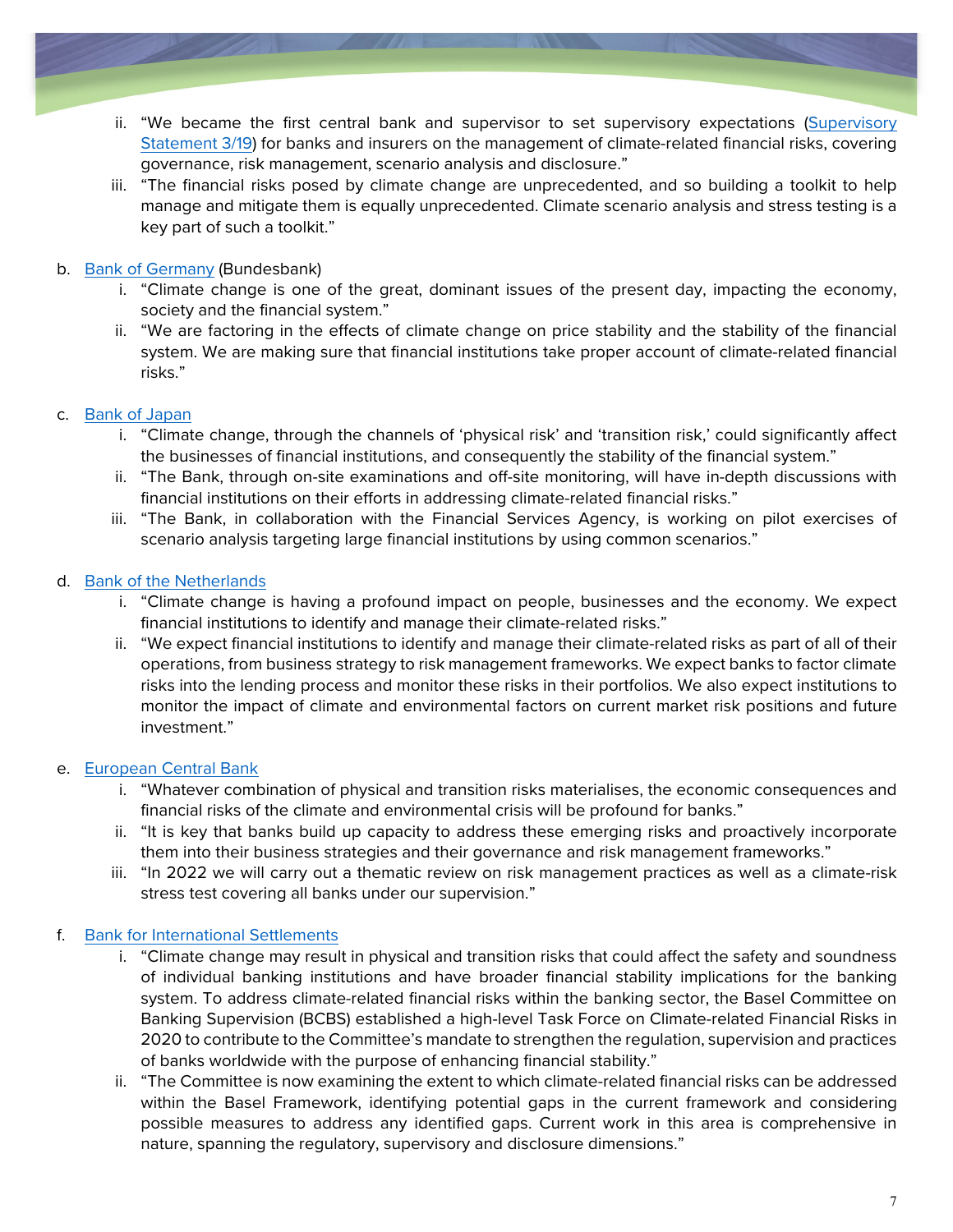<span id="page-7-0"></span>iii. "Through the publication of [this consultative document](https://www.bis.org/bcbs/publ/d530.pdf) in the form of BCBS Guidelines, the Committee seeks to promote a principles-based approach to improving risk management and supervisory practices related to climate-related financial risks."

#### g. [Financial Stability Board](https://www.fsb.org/work-of-the-fsb/financial-innovation-and-structural-change/climate-related-risks/)

- i. "Policymakers have an interest in ensuring that the financial system is resilient to all forms of risk . . . [including] how climate risks might impact, or be amplified by, the financial system."
- ii. "The FSB is assessing the availability of data through which climate-related risks to financial stability could be monitored, as well as any data gaps. The FSB is also reviewing regulatory and supervisory approaches to addressing climate risks at financial institutions."

## Appendix

#### **Appendix A: The Fed's Legal Mandates Include Identifying and Mitigating Risks to the Financial System Regardless of Their Source**

- a. The Fed's statutory mandates include:
	- i. Promoting the [safety and soundness](https://www.federalreserve.gov/aboutthefed/files/the-fed-explained.pdf#page=66) of individual financial institutions (primarily bank holding companies) and monitoring their impact on the financial system as a whole, and
	- ii. Promoting the [overall stability of the financial system](https://www.federalreserve.gov/aboutthefed/files/the-fed-explained.pdf#page=50) to help ensure the system supports a healthy economy for U.S. households, communities, and businesses.
- b. The statutorily defined role of the Vice Chair for Supervision includes [\(Dodd-Frank Act,](https://www.govinfo.gov/content/pkg/PLAW-111publ203/pdf/PLAW-111publ203.pdf) Sec. 1108):
	- i. Developing policy recommendations for the Board regarding supervision and regulation of depository institution holding companies and other financial firms supervised by the Board, and
	- ii. Overseeing the supervision and regulation of such firms.

#### **Appendix B: The Fed's Legal Mandates Require It to Address Climate-Related Risks Just as with Any Other Material Risk That Threatens the Safety and Soundness of Financial Institutions or the Stability of the Financial System**

- a. Like crypto, cyber and other risks, the risks of climate change are widely recognized [here in the U.S.](https://home.treasury.gov/news/press-releases/jy0426) and [internationally](https://www.bis.org/topic/green_finance.htm) as a threat to financial institutions, and overall financial stability.
	- i. It is broadly recognized that climate change introduces risks to the banking system and to financial stability through both so-called [physical and transition risks.](https://www.bis.org/bcbs/publ/d517.pdf)
	- ii. These risks can even ultimately manifest as more "traditional" risks such as credit risk for example, if changes in weather patterns affect the value of a property that collateralizes a loan, such as a farm or homes in areas more prone to hurricanes, tornadoes, or flooding.
- b. Therefore, the identification, assessment, and management of climate-related risks are clearly within the legal mandates of the Fed and responsibilities of the Vice Chair for Supervision, just as with any other risk the Fed is mandated to address.
	- i. Currently the Fed has taken the position this means including in supervisory activities an assessment of banks' ability to manage climate-related risks as well as performing scenario analysis to support the identification and assessment of climate-related risks.
	- ii. This is also consistent with the efforts of the regulatory authorities of other developed economies such as the United Kingdom, France, Germany, Japan, and the European Central Bank as well as with the views of international organizations such as the Bank for International Settlements and the Financial Stability Board.